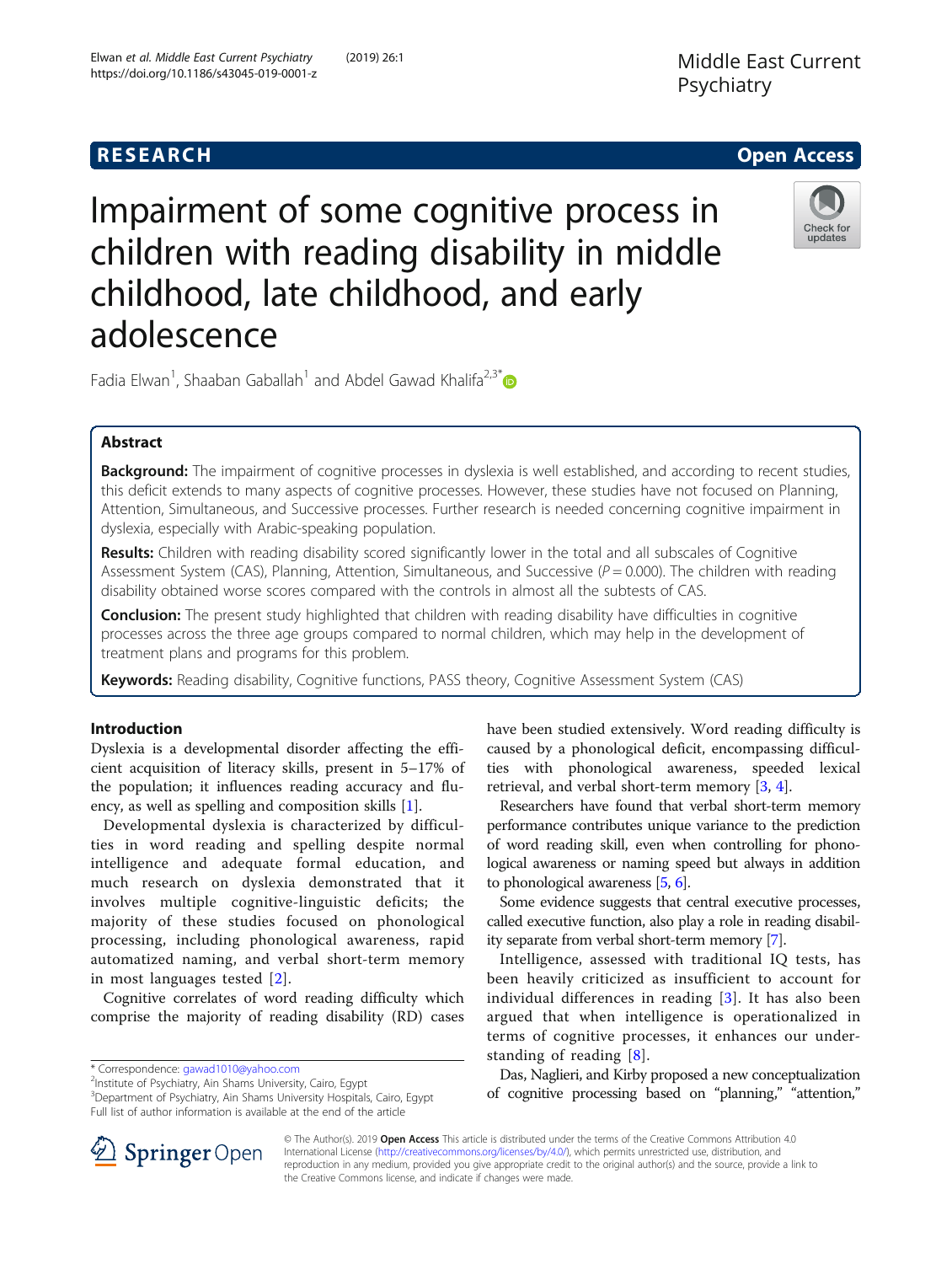"simultaneous processing," and "successive processing" (PASS). Planning provides cognitive control and use of processes and knowledge, intentionality, and self-regulation to achieve a desired goal, whereas attention provides focused, selective cognitive activity over time. Simultaneous processing allows an individual to integrate separate stimuli into a single whole or group, and successive processing integrates stimuli into a specific serial order that forms a chain-like progression [\[9,](#page-5-0) [10](#page-5-0)].

This theory takes the cognitive processing perspective of one's abilities, which assumes that PASS processes are the basic cognitive functions that allow students to perform a variety of academic tasks [[11\]](#page-5-0).

It is important to remember that all PASS processes are involved in most things people do. Says reading as an example, Planning is needed for organizing how the task will be completed and for exerting impulse control. The ability in differentiating the letters or words is that it has a heavy demand for Attention. Simultaneous processing requires the individual to connect the meaning of each word in the sentences or each of the meaning of each sentence in the passage. Finally, the Successive process needs the person to obtain the ability to identify orderly words from the sentence or the ideas of the sentence in the passage [\[12\]](#page-5-0).

## Hypothesis

We hypothesized that children with reading disability would show an impairment in cognitive processes compared with controls.

## Aim of the study

This study aimed to ascertain whether children with reading disability show different performance and deficits in cognitive processes compared with well-matched apparently normal controls.

## Subjects and methods

## **Participants**

The sample for the current study consisted of 180 male students, who were divided into two groups.

### A: group of the participants with reading disabilities

This group is formed from 90 males, whose intelligence quotients ranged between 90 and 110 on the abbreviated version of Wechsler Intelligence Scale for Children. They were selected from the Institute of Psychiatry, Ain Shams University. The participants were diagnosed with reading disabilities by a psychiatrist according to the Diagnostic and Statistical Manual of Mental Disorders, 5th ed. (DSM-V) criteria for reading disability (Table 1). The participants were not suffering from any other behavioral or emotional disorders. The participants' age ranged between 7 and 15 years old; they were divided into three subgroups according to their chronological age:

- 1. Group of middle childhood stage: the age range of the participants was 7–9 years old with a mean age of 8.26 and a standard deviation of 0.54. They were enrolled in primary 2 and primary 3.
- 2. Group of late childhood stage: the age range of the participants was 9–12.5 years old with a mean age of 10.62 and a standard deviation of 0.77. They were enrolled in primary 4 and primary 6.
- 3. Group of early adolescence stage: the age range of the participants was 12.5–15 years old with a mean age of 13.84 and a standard deviation of 0.83. They were enrolled in the first preparatory grade till the third preparatory grade.

## B: group of the participants with normal reading

This group is formed from 90 males whose intelligence quotients ranged between 90 and 110 on the abbreviated version of Wechsler Intelligence Scale for Children. They were selected from schools which are equal to the schools of the participants with reading disability (Table [2](#page-2-0)). The participants were not suffering from any behavioral or emotional disorders. The participants' age ranged between 7 and 15 years old; they were divided into three subgroups according to their chronological age:

- 1. Group of middle childhood stage: the age range of the participants was 7–9 years old with a mean age of 8.39 and a standard deviation of 0.52. They were enrolled in primary 2 and primary 3.
- 2. Group of late childhood stage: the age range of the participants was 9–12.5 years old with a mean age of 10.59 and a standard deviation of 0.91. They were enrolled in primary 4 and primary 6.
- 3. Group of early adolescence stage: the age range of the participants was 12.5–15 years old with a mean

Table 1 The characteristics of the participants with reading disability

|                      | Middle childhood, $N = 30$ |      | Late childhood, $N = 30$ |           | Early adolescence, $N = 30$ |      |
|----------------------|----------------------------|------|--------------------------|-----------|-----------------------------|------|
|                      | M                          | SD   | Μ                        | <b>SD</b> | M                           | SD   |
| Age                  | 8.26                       | 0.54 | 10.26                    | 0.77      | 13.93                       | 0.79 |
| IQ                   | 100.10                     | 3.40 | 100.13                   | 3.05      | 101.83                      | 3.71 |
| Socio-economic level | 24.20                      | 3.48 | 23.86                    | 4.25      | 24.30                       | 3.41 |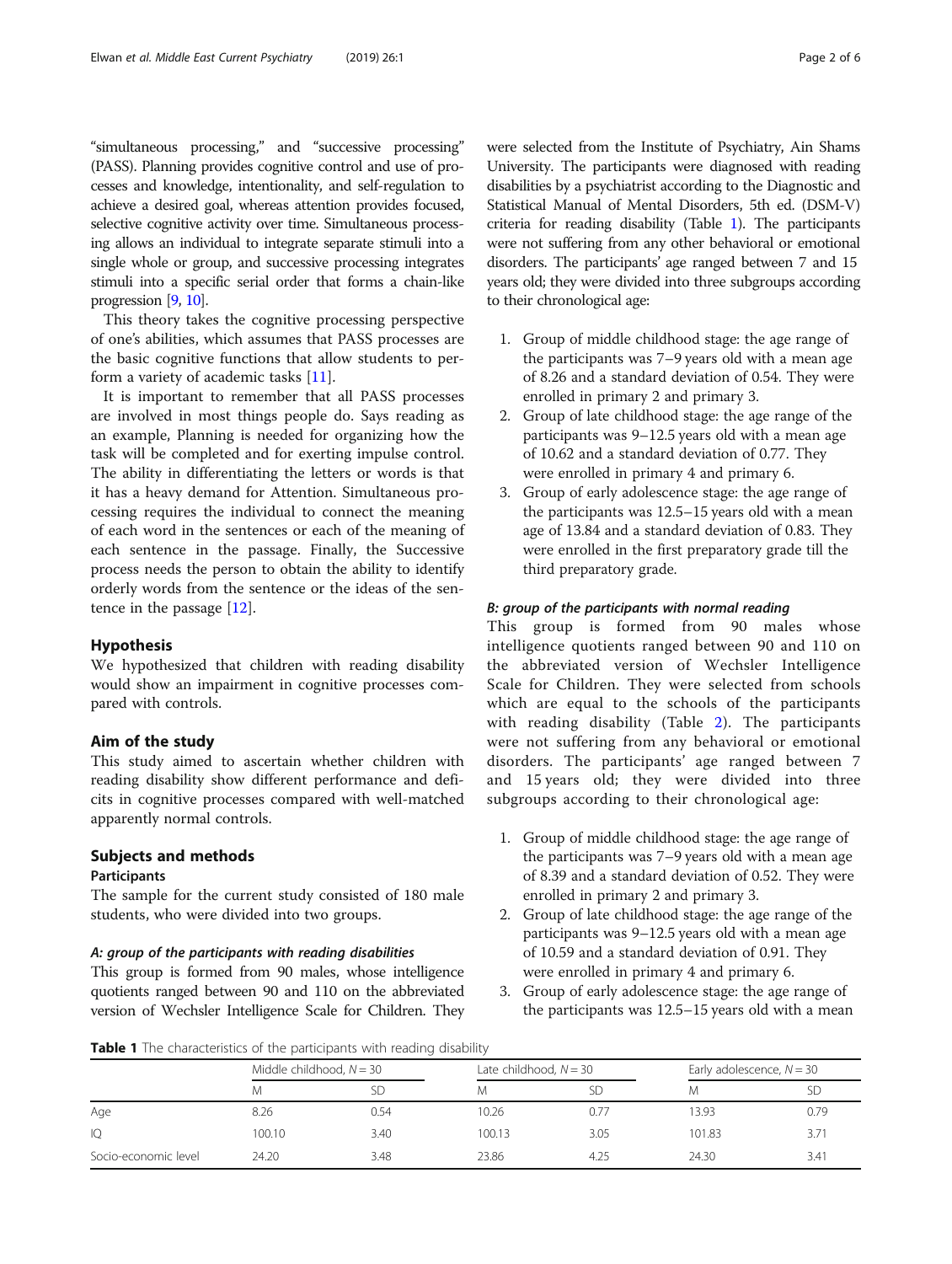|                      | Middle childhood, $N = 30$ |      | Late childhood, $N = 30$ |      | Early adolescence, $N = 30$ |      |
|----------------------|----------------------------|------|--------------------------|------|-----------------------------|------|
|                      | M                          | SD   | Μ                        |      | M                           | SD   |
| Age                  | 8.39                       | 0.52 | 10.59                    | 0.91 | 13.93                       | 0.79 |
| IQ                   | 100.96                     | 3.96 | 100.43                   | 5.04 | 101.83                      | 3.71 |
| Socio-economic level | 24.03                      | 3.71 | 23.73                    | 4.1  | 24.30                       | 3.41 |

<span id="page-2-0"></span>Table 2 The characteristics of the participants with normal reading

age of 13.93 and a standard deviation of 0.79. They were enrolled in the first preparatory grade till the third preparatory grade.

The following conditions were considered while selecting the entire participants:

- Normal senses
- The absence of any medical diseases
- The equality of the socio-economic level between the two groups
- The equality of the educational system between the two groups
- The equality of students' number in each educational grade between the two groups

## Tools

The sample studied was subjected to the following:

- 1. The abbreviated version of Wechsler Intelligence Scale for Children (WISC).
- 2. Fahmy and El-Sherbini's Social Classification Scale: participants were classified into social classes 1, 2, 3, and 4 according to an Egyptian classification developed by Fahmy and El-Sherbini [[13](#page-5-0)]. The classification is based on the following parameters: education of the father, education and work of the mother, income, crowding index, and sanitation. The study was approved by the Ethics Committee of the Institute of Psychiatry, Ain Shams University.

## Cognitive Assessment System

The Cognitive Assessment System (CAS) is an individually administered test for children aged 5–17 years designed to measure four basic psychological

processes. The CAS is organized according to the PASS Theory and comprised of four scales: Planning, Attention, Simultaneous, and Successive, each set at a mean of 100 and SD of 15. The eight-subtest Basic Battery was used in this study. The CAS was standardized on a sample of 2200 children aged 5–17 years who were selected to reflect the demographics of the USA. The average Basic Battery reliability coefficients are as follows: Full Scale (.87), Planning (.85), Attention (.84), Simultaneous (.90), and Successive (.90) [[14\]](#page-5-0).

The CAS measures individual differences in cognition by examining the four distinct but interrelated cognitive processes articulated in the PASS theory of intelligence: planning, attention, simultaneous processing, and successive processing [[15\]](#page-5-0). Components of the CAS battery reflect the distinction between (a) higher-order control processes used in planning and monitoring task performance (i.e., planning and attention) and (b) information-processing components that involve the movement of information through working memory (i.e., simultaneous and successive processing). For the present investigation, we used the Basic Battery, which consists of two subtests for each of the four PASS cognitive processes. Planning subtests require individuals to engage in multiple self-regulatory processes such as creating, applying, monitoring, and revising plans of action while solving novel tasks. The attention subtests require the detection of particular stimuli and the inhibition of responses to distracting stimuli. Simultaneous processing subtests require individuals to integrate separate stimuli into a conceptual group or whole. Successive processing subtests require individuals to comprehend meaning as it is derived from the order of information [[16](#page-5-0)].

**Table 3** Cognitive Assessment System: dyslexic vs. controls (total sample)

| Sample CAS<br>subscales |       | Dyslexic group $(N = 90)$ |        | Control group ( $N = 90$ ) |          | Sig.  |
|-------------------------|-------|---------------------------|--------|----------------------------|----------|-------|
|                         | M     | <b>SD</b>                 | Μ      | <b>SD</b>                  |          |       |
| Planning                | 81.81 | 12.51                     | 93.86  | 10.97                      | $-6.86$  | 0.000 |
| Attention               | 78.12 | 12.07                     | 91.50  | 10.99                      | $-7.72$  | 0.000 |
| Simultaneous            | 73.70 | 12.74                     | 96.28  | 12.68                      | $-11.91$ | 0.000 |
| Successive              | 89.12 | 11.09                     | 102.90 | 10.89                      | $-8.40$  | 0.000 |
| Total                   | 74.40 | 10.01                     | 94.92  | 8.96                       | $-9.94$  | 0.000 |

The overall subtests measure Planning, Attention, Simultaneous, and Successive processes highly significant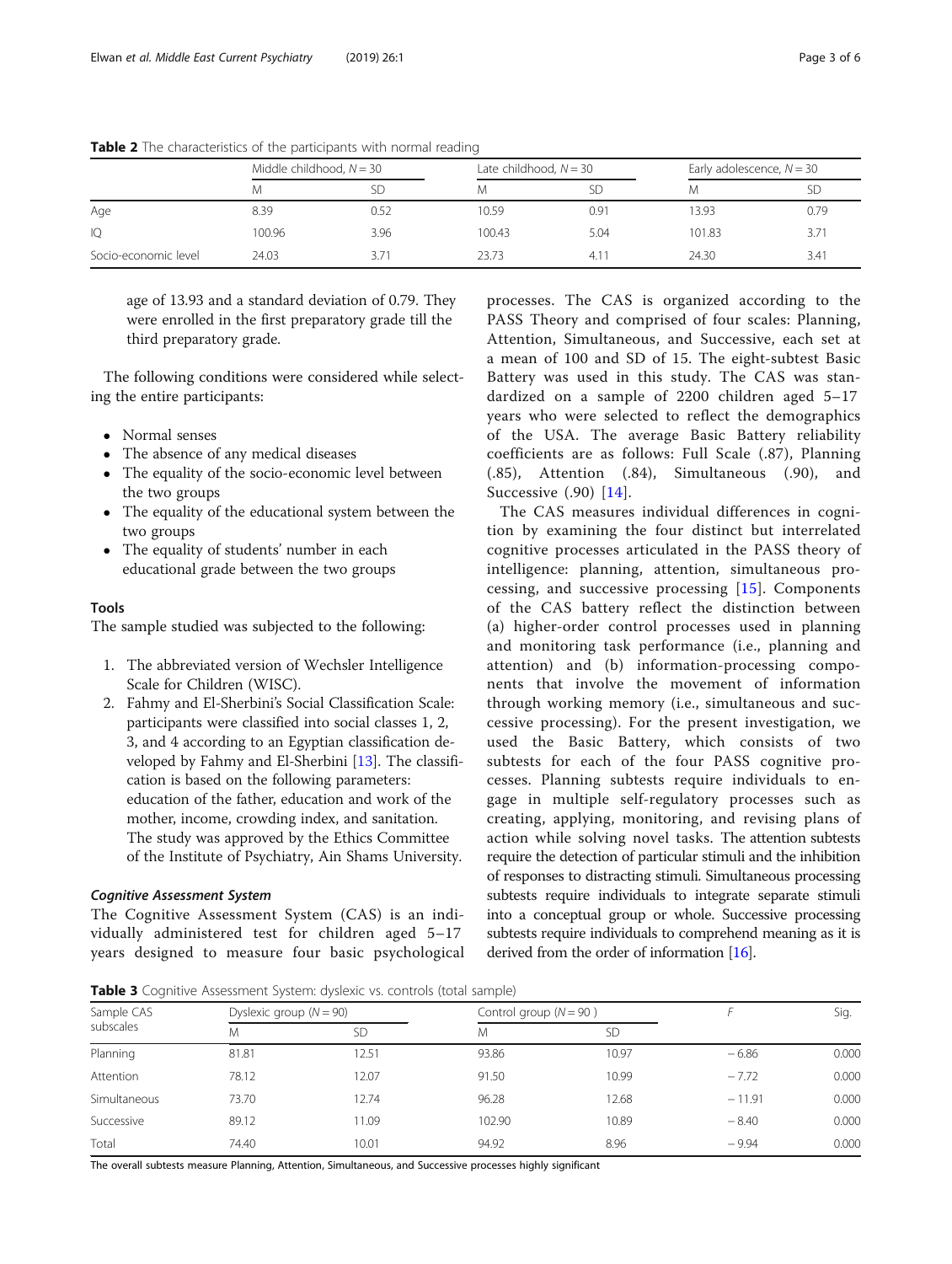| Sample CAS<br>subscales |       | Dyslexic group $(N = 30)$ |        | Control group $(N = 30)$ |         | Sig.  |
|-------------------------|-------|---------------------------|--------|--------------------------|---------|-------|
|                         | M     | SD                        | M      | <b>SD</b>                |         |       |
| Planning                | 79.50 | 8.77                      | 91.50  | 9.94                     | $-4.95$ | 0.000 |
| Attention               | 77.23 | 13.63                     | 89.50  | 9.75                     | $-4.00$ | 0.000 |
| Simultaneous            | 72.60 | 13.73                     | 93.16  | 13.41                    | $-5.86$ | 0.000 |
| Successive              | 86.40 | 11.54                     | 101.23 | 11.66                    | $-4.94$ | 0.000 |
| Total                   | 73.46 | 12.79                     | 94.40  | 10.42                    | $-6.94$ | 0.000 |

Table 4 Cognitive Assessment System: dyslexic vs. controls (middle childhood)

The overall subtests measure Planning, Attention, Simultaneous, and Successive processes highly significant

## Data processing and statistical analysis

All data were recorded and entered into a statistical package on a compatible computer and varied. The analysis was carried out using an SPSS, version 21. The results were tabulated, grouped, and statistically analyzed using the following tests.

Descriptive statistics (for quantitative data), as we used mean  $(X)$  and  $\pm$  SD, chi-square tests for socio-economic states, and  $t$  test, were used to test for significance of an independent variable (to compare between two independent means).

#### Results

There was no statistically significant difference in the social class between the two groups, with the majority of the children in the dyslexic group in the middle social class, middle childhood (56.7%), late childhood (43.3%), and early adolescence (60%), and the majority of the participants in the control group also in the middle social class middle childhood (53.3%), late childhood (46.6%), and early adolescence (60%), chi-square = 14.952 not significant.

## Performance in cognitive functions

Children with reading disability (total sample) scored significantly lower on all subscales of the CAS  $(P = 0.000)$ (Table [3\)](#page-2-0). On almost all domains of the CAS, the control group through the three age stages (middle childhood, late childhood, and early adolescence) obtained a statistically significantly higher mean score than did the children with reading disability ( $P = 0.000$ ) (Tables [3](#page-2-0), 4, 5, and [6](#page-4-0)).

## **Discussion**

The efficacy of PASS as a theoretical guide for identifying cognitive processes related to academic achievement and learning disabilities [[17](#page-5-0), [18\]](#page-5-0) has been demonstrated. The results of the present study provide support to PASS theory as an interactional model of cognitive processes that can discriminate between children with reading disability and average readers. Additionally, Planning, Attention, Successive, and Simultaneous processing skills have been found in capable readers and deficient in students with reading disabilities. The results of the present study provide support to the PASS, Planning, Attention, Simultaneous, and Successive, cognitive processes as being deficient in children with reading disability and well developed in average readers [[19\]](#page-5-0).

Our study showed that there was a statistically significant difference in the performance in CAS battery between children with reading disability and controls in almost all domains (Planning, Attention, Simultaneous, and Successive processes). Differences between children with reading disability and control participants were supported by some findings from the literature.

Kirby et al. [\[18\]](#page-5-0) demonstrated how the PASS model of cognition can be applied to the understanding of cognitive processing differences between students with reading disabilities and typically achieving students. Sixty elementaryage children were administered subtests from the DN: CAS and select subtests from the Woodcock-Johnson Test of Achievement.

Early studies found that reading was significantly related to both successive and simultaneous processes (i.e., the

**Table 5** Cognitive Assessment System: dyslexic vs. controls (late childhood)

|       | Dyslexic group $(N = 30)$ |        | Control group $(N = 30)$ |         | Sig.  |  |  |  |
|-------|---------------------------|--------|--------------------------|---------|-------|--|--|--|
| Μ     | <b>SD</b>                 | M      | <b>SD</b>                |         |       |  |  |  |
| 81.06 | 13.66                     | 91.60  | 10.76                    | $-3.31$ | 0.002 |  |  |  |
| 78.20 | 12.54                     | 92.13  | 11.10                    | $-4.55$ | 0.000 |  |  |  |
| 73.50 | 12.71                     | 97.20  | 10.08                    | $-7.99$ | 0.000 |  |  |  |
| 89.39 | 11.86                     | 103.36 | 9.37                     | $-5.09$ | 0.000 |  |  |  |
| 74.33 | 8.31                      | 94.60  | 9.13                     | $-8.98$ | 0.000 |  |  |  |
|       |                           |        |                          |         |       |  |  |  |

The overall subtests measure Planning, Attention, Simultaneous, and Successive processes highly significant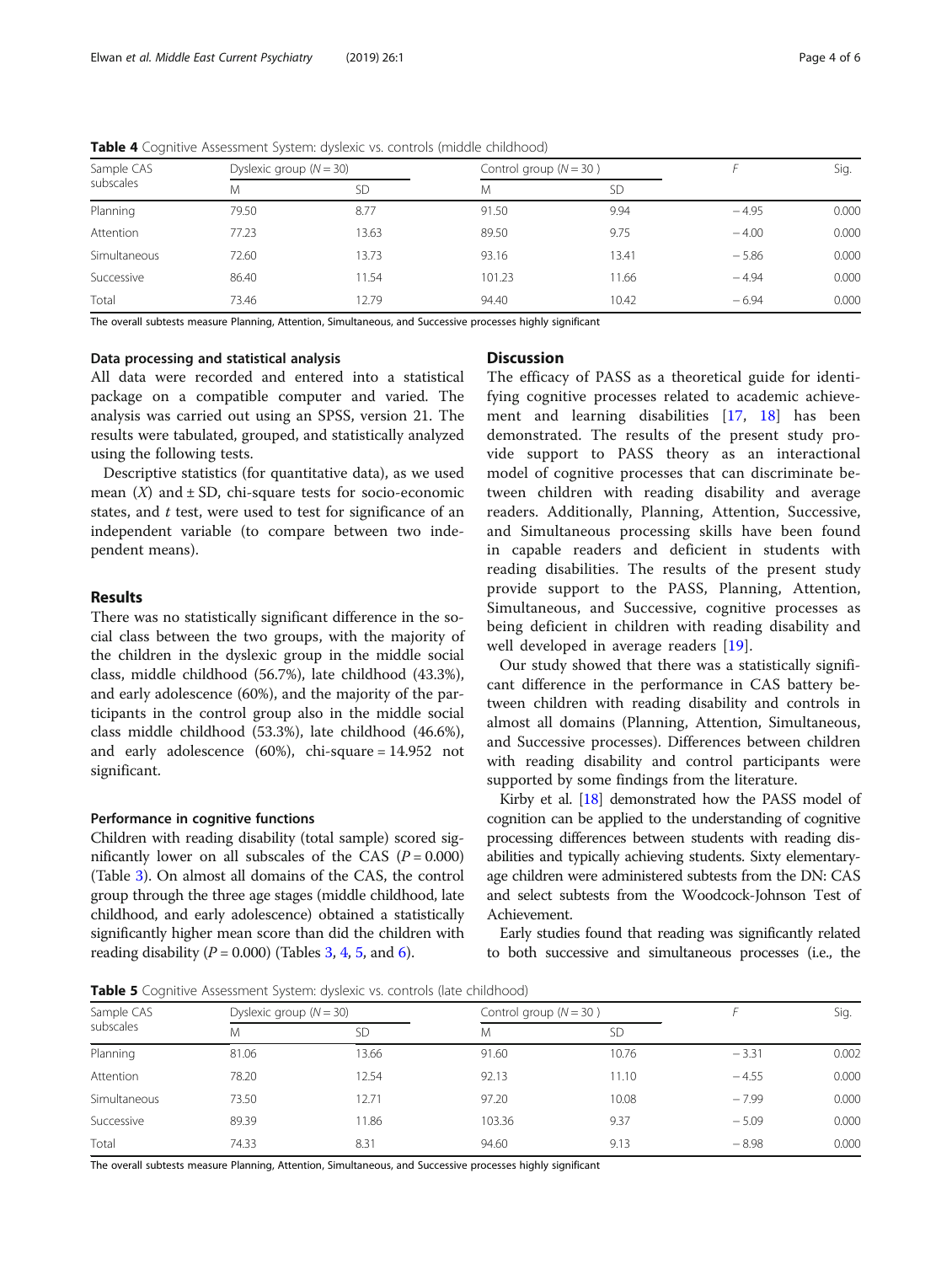| Sample CAS<br>subscales |       | Dyslexic group $(N = 30)$ |        | Control group $(N = 30)$ |         | Sig.  |
|-------------------------|-------|---------------------------|--------|--------------------------|---------|-------|
|                         | Μ     | <b>SD</b>                 | M      | SD                       |         |       |
| Planning                | 84.66 | 14.19                     | 98.50  | 11.02                    | $-4.15$ | 0.000 |
| Attention               | 79.20 | 15.09                     | 92.86  | 12.08                    | $-4.55$ | 0.000 |
| Simultaneous            | 75.00 | 12.04                     | 98.50  | 14.01                    | $-6.96$ | 0.000 |
| Successive              | 91.66 | 9.43                      | 104.10 | 11.64                    | $-4.54$ | 0.000 |
| Total                   | 76.10 | 9.92                      | 94.80  | 8.30                     | $-7.91$ | 0.000 |

<span id="page-4-0"></span>Table 6 Cognitive Assessment System: dyslexic vs. controls (early adolescence)

The overall subtests measure Planning, Attention, Simultaneous, and Successive processes highly significant

integration of the reading stimuli in either a sequential or simultaneous manner) [\[20](#page-5-0)–[22](#page-5-0)]. Simultaneous and successive processing tasks have correlated significantly with measures of reading comprehension [\[23](#page-5-0)–[26\]](#page-5-0) and reading decoding [\[27\]](#page-5-0). These findings suggest that high reading achievement necessitates adequate skill development in both simultaneous and successive processing.

Planning and attention have also been shown to correlate significantly with reading [[28\]](#page-5-0). Planning has been related to reading decoding and reading comprehension in studies with elementary school-aged students and was reported to become more highly correlated with reading achievement as students matured [[17,](#page-5-0) [29\]](#page-5-0). Ramey's study with high school students also supported the importance of planning with a variety of reading tasks.

Components of the PASS theory can aid in understanding a child's skill at reading. For example, it has been argued that the planning function allows the child, when reading a word, to use alternative strategies and then to monitor and evaluate those strategies. The attentional function maintains an optimal level of arousal necessary for a child to discriminate among stimuli, focus and direct behavior, and activate the planning and coding cognitive processes. The successive cognitive process keeps every piece of information in its correct order, whereas the simultaneous process combines pieces of information to produce a single or integrated code. It has been suggested that simultaneous processing is involved in holistic word recognition and successive processing in the phonic analysis of a word  $[30, 31]$  $[30, 31]$  $[30, 31]$  $[30, 31]$  $[30, 31]$ .

Finally, the good readers showed solid performance on all tasks, suggesting intact planning, attention, simultaneous, and successive processes, while the reading disability group demonstrated deficits in their planning, attention, simultaneous, and successive processes; this type of cognitive profiling could provide psychologists with a functional analysis of cognitive strength and weakness, and information about potential overlap of cognitive processing deficits in reading disability and areas of need can then be better defined and targeted for special educational programming; skills can be observed, measured, and potentially linked to improvements in curriculum-based achievement.

## Conclusion

The aim of the present study was to investigate the cognitive impairment of children with reading disability. A sample of 180 Egyptian boy students from grade 2 to grade 9 participated in this study, including 90 students who have a reading disability and 90 normal control, matched in age, socio-economic states, and IQ. They were administered with the Cognitive Assessment System (CAS), which was used to measure the planningattention-simultaneous processing-successive processing (PASS). The results showed that reading-disabled students have deficits in planning-attention-simultaneous processing-successive processing (PASS) compared to normal children.

## Strength and limitations

Although our study was one of only a few to compare cognitive functions in children with reading disability and normal controls, our study was limited by the sample size; thus, caution should be exercised in the generalization of the results of this study, and more research should be carried out on larger samples to replicate these results.

Another limitation of our study was that it was cross-sectional in nature, and although it helped identify associations, it was difficult to infer causality in relationships. A longitudinal study would help answer many questions in this area.

It must also be taken into consideration that the study was conducted on a sample of males only, so it is difficult to generalize their results to the general public population.

#### Abbreviations

CAS: Cognitive Assessment System; DSM-V: Diagnostic and Statistical Manual of Mental Disorders, 5th ed; PASS: Planning, Attention, Simultaneous, Successive; RD: Reading disability

#### Acknowledgements

Not applicable

#### Authors' contributions

FE and SG conceived and designed the study and analyzed the data. AK wrote the first draft of the manuscript, interpreted the data, and wrote the final manuscript. All authors agreed with the results and conclusions of this article. All authors read and approved the final manuscript.

## Funding

We do not have a funding source.